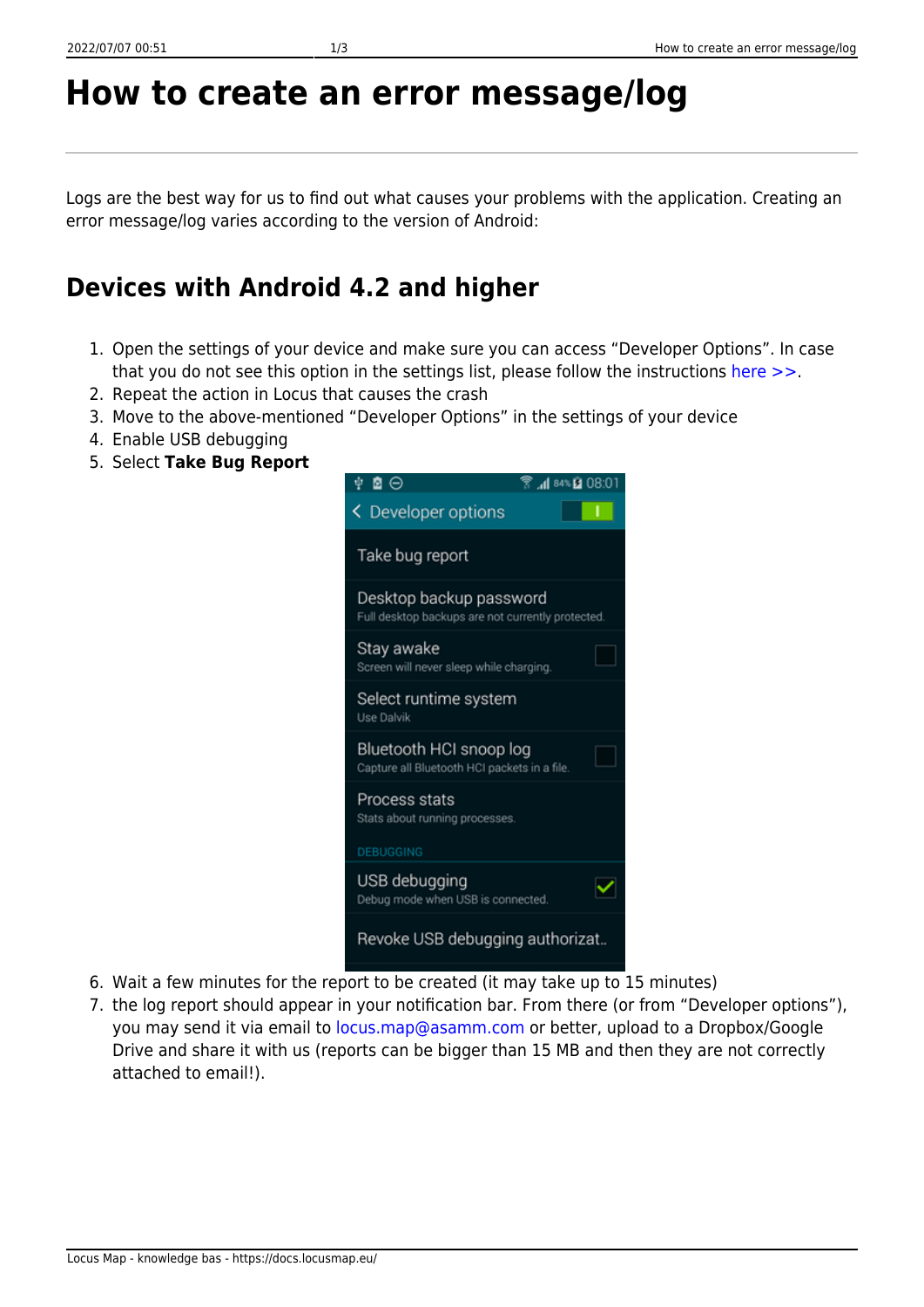Last update: 2021/04/19 11:22 manual:faq:how\_to\_create\_debug\_log https://docs.locusmap.eu/doku.php?id=manual:faq:how\_to\_create\_debug\_log



### **Android 7.0+**

After tapping "Take bug report" you are offered two types of report - Interactive and Full. **Select Interactive**.

## **MIUI ROMs**

#### **MIUI 7 and older**

- 1. install the **CatLog** application (available on the Google Play for free)
- 2. go to Security > Permissions > Root access > Allow root access to CatLog
- 3. go on the same way as in case of devices with Android OS older than 4.1

#### **MIUI 8**

- 1. tap  $*#*#284#*#*$  on your phone dial
- 2. copy the bugreport from your memory directory sdcard/miui/debug log

## **General solution for all Android versions**

Instructions below are used for creating a detailed log but the procedure is more complicated.